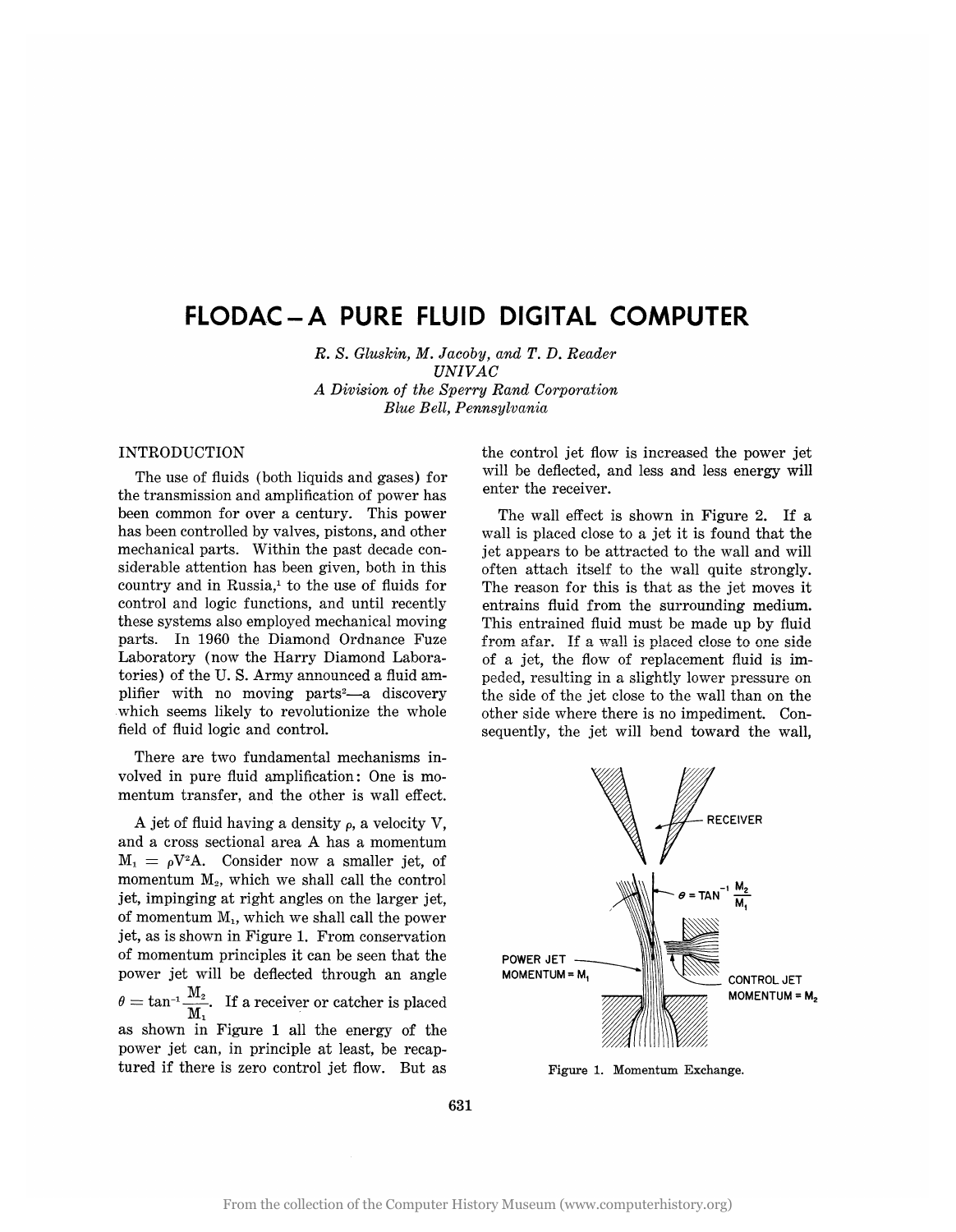

making it even harder for replacement fluid to flow into the low-pressure region, and eventually lock onto the wall altogether, forming what is called a low-pressure bubble upstream from the point of attachment. This wall effect is sometimes called the Coanda effect.<sup>3</sup> Both wall effect and momentum transfer are usually involved in most fluid amplifiers.

The Harry Diamond Laboratories' amplifier, shown in Figure 3, consists of a power jet, A, an interaction region, B, two control jets, C and D, and two output passages, E and F.

The amplifier may be made to operate either proportionally or in a digital fashion, depending on slight differences in geometry. In the proportional device, fluid issuing from jet A will divide almost equally between output passages E and F in the absence of any control signals at C or D; but if a small amount of fluid is blown into the device through control port C, the main jet well be deflected to the right, and more of it will exit from passage F than from



Figure 3. Representation of Amplifier Developed at Harry Diamond Laboratories.

passage E. For small signals, the output variation can be made fairly linear with respect to the input, and furthermore, the output variation will be larger than the input variation, thus producing gain or amplification.

If certain changes are made in the geometry of the proportional amplifier, namely, if the divider tip G is moved further downstream and if the walls HH and JJ are moved closer to the centerline of symmetry, the amplifier becomes bistable or digital. That is, the power jet bends by itself and attaches to one or the other of the sidewalls so that even in the absence of any control signal, substantially all the flow is from a single output passage, for example, passage E.

Assuming an output from passage E, if the pressure at control port C is now slowly increased, no change occurs until a certain threshold value is reached, at which point the power jet suddenly switches to the other side and exits from output passage F. If the control signal is returned to zero, the power jet remains locked to wall JJ and continues to issue from output passage F. Thus, the device has memory capability and is the logical equivalent of the electronic flip-flop.

All the other fundamental switching and logic functions which are now performed electronically can also be implemented by pure fluid devices. Figure 4 shows a pure fluid inverter. This device is purposely made very asymmetrical so that in the absence of a control signal the fluid flows essentially in a straight line and exits from the left-hand leg. Only when a control signal of sufficient strength is present will the jet be blown over to the right-hand leg. The wall lock-on effect on the right-hand leg is minimized, and when the control signal disappears the output will immediately return to the lefthand leg. Thus, the output from the left-hand leg is the inverse of the control signal; the output from the right-hand leg is the control signal amplified.

An OR gate may be readily constructed by converting the pressure energy in two or more signals to velocity energy and directing this into a common receiver, as is shown in Figure 5. Because of the vector quality of the two jets, there will be very little leakage of signal from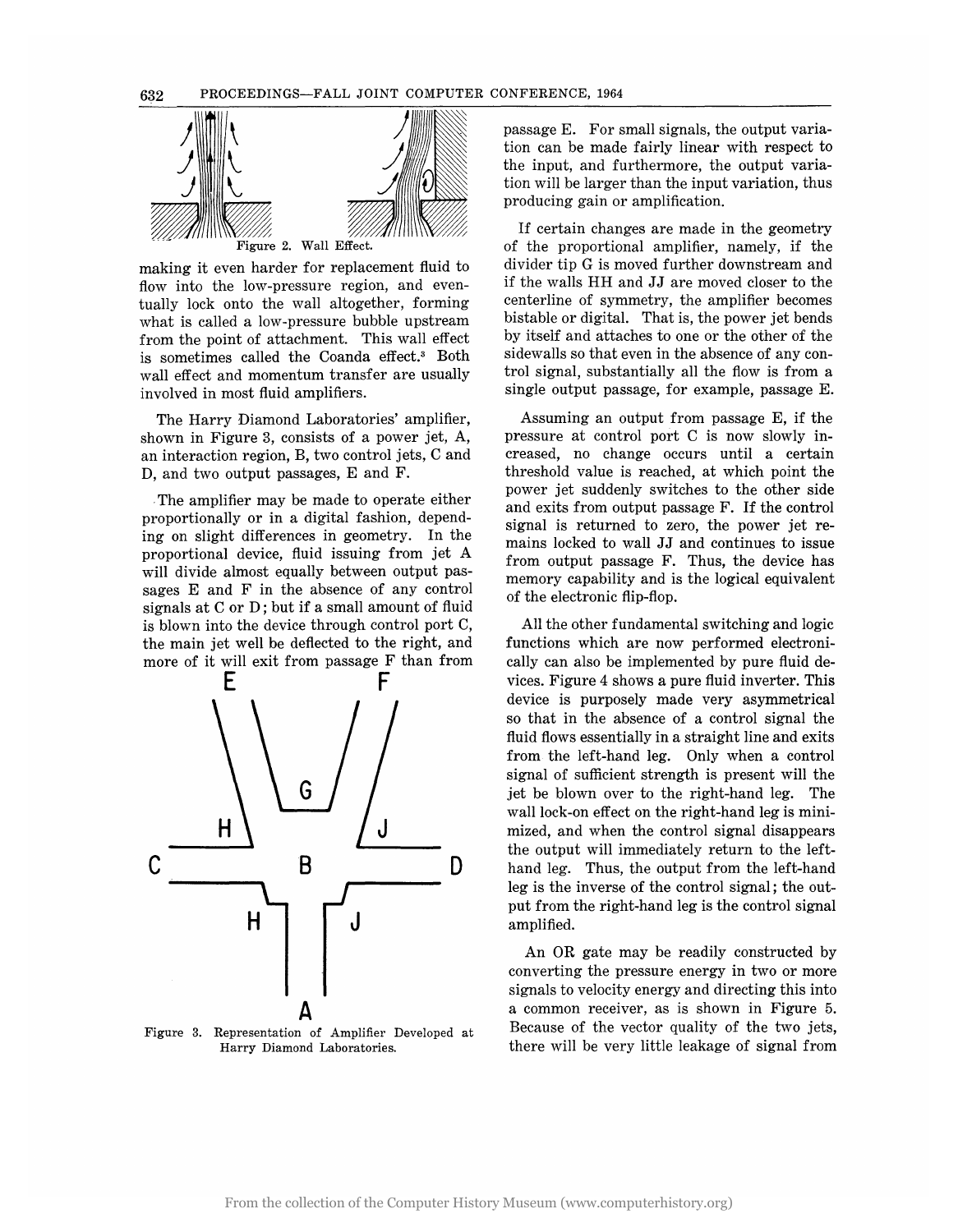

Figure 4. Inverter.

one input backward through the other unless the output is substantially blocked, in which case the fluid would have no place else to go. The purpose of the two side passages shown in Figure 5 is to provide for fluid escape in just this eventuality. If a high impedance is presented to the output the fluid will escape through the side bleeds rather than reversing and flowing into the other signal input.

The vector properties of high-velocity jets are also made use of in the AND gate (Figure 6). If the signal A is present alone it will pass straight through the AND gate and vent to atmosphere, and similarly for B alone. If signals A and B are present simultaneously, however, and have approximately equal amplitudes, then the resulting jet will make an angle of 45° to the original jets and will be caught in the receiver placed at this position. With proper design of the receiver exact balance of the two signals is not necessary. Ratios of 2 : 1 are easily accommodated.

The combination of the OR gate and the inverter as shown in Figure 7 gives an extremely powerful element. The right-hand output is the amplified OR function of the inputs while simultaneously the left-hand output gives the amplified NOR function, that is,  $\overline{A} \cdot \overline{B}$ . This principle has been extended to achieve a NOR gate with a fan-in and fan-out of four; that is, the device has been provided with four input terminals. The presence of a signal on anyone of these terminals will switch the device off, and the output has been divided and channeled to four output terminals so that four identical elements can be driven from one element. In this NOR gate the OR output is not provided.

As is well known, all logic and switching functions can be implemented with NOR gates alone. A flip-flop, for example, can be made by interconnecting two NOR elements, as is shown in Figure 8.

In this configuration, one element is in the 1 state, and its output is used to switch the other element into the 0 state. The elements remain stable in their respective states until an outside signal changes the state of the flip-flop. With reference to Figure 8, assume that element A is in the 1 state, that is, its output signal is in leg d. This signal is sent to element B through input j which switches the element into the 0 state, that is, the jet is diverted to



Figure 5. OR Gate.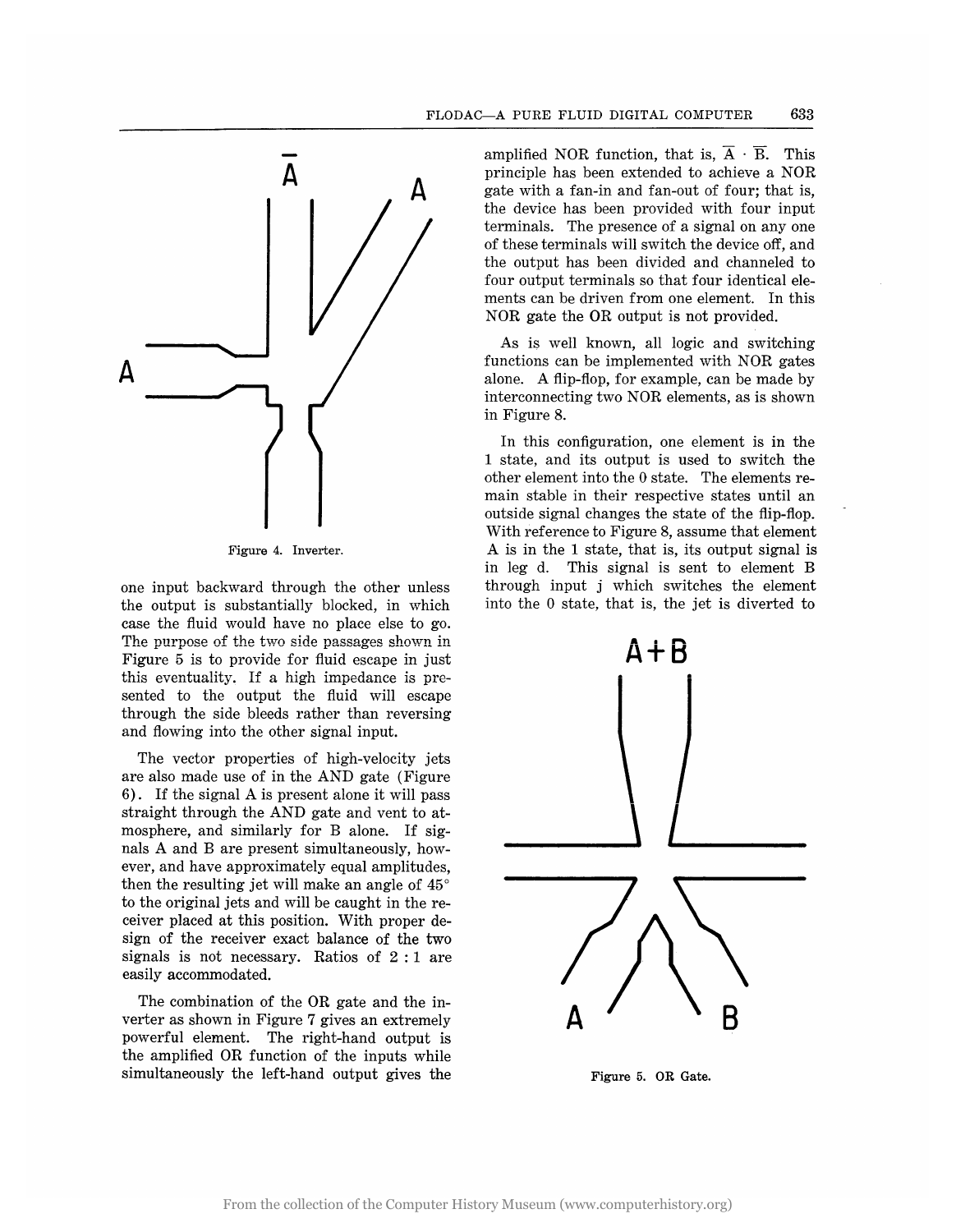

Figure 6. AND Gate.

output f. There is no signal in leg e of element B; therefore, element A is not affected by element B. The flip-flop will remain stable in this state until an outside signal is applied to element A by way of input h. When the signal appears, A will be switched to the 0 state, and the jet will be diverted from leg d to leg c. The signal to input j of B will go off, and the element will switch from the 0 state to the 1 state, that is, the jet will switch from leg f to leg e. The signal from B will then be applied to A through input g. When the outside signal through h is removed, the signal through g will keep A in the 0 state. The flip-flop has been switched, and it will remain stable in this state until another outside signal is applied to input k of element B.

FLODAC is built entirely of NOR gates and requires about 250 of these elements to do its job. FLODAC, incidentally, stands for Fluid Operated Digital Automatic Computer.

## *Why* Fluid Amplifiers?

Granting the feasibility of constructing complex digital systems from fluid amplifiers, what is the motivation for doing so? What advantages, if any, do fluid amplifiers have over their well-established electronic counterparts? The use of fluid amplifiers rather than their electronic counterparts may be justified on the



Figure 7. NOR Gate.

basis of four significant advantages: reliability, environmental immunity, low cost, and absence of r-f radiation. Each of these advantages is briefly discussed below:

*1.* Reliability: Pure fluid amplifiers have no moving parts except the fluid itself. There is nothing to wear out, nothing to age, nothing to burn out. With the proper selection of structural material and fluid, there are no potential chemical or solid-



Figure 8. FLODAC Flip-Flop.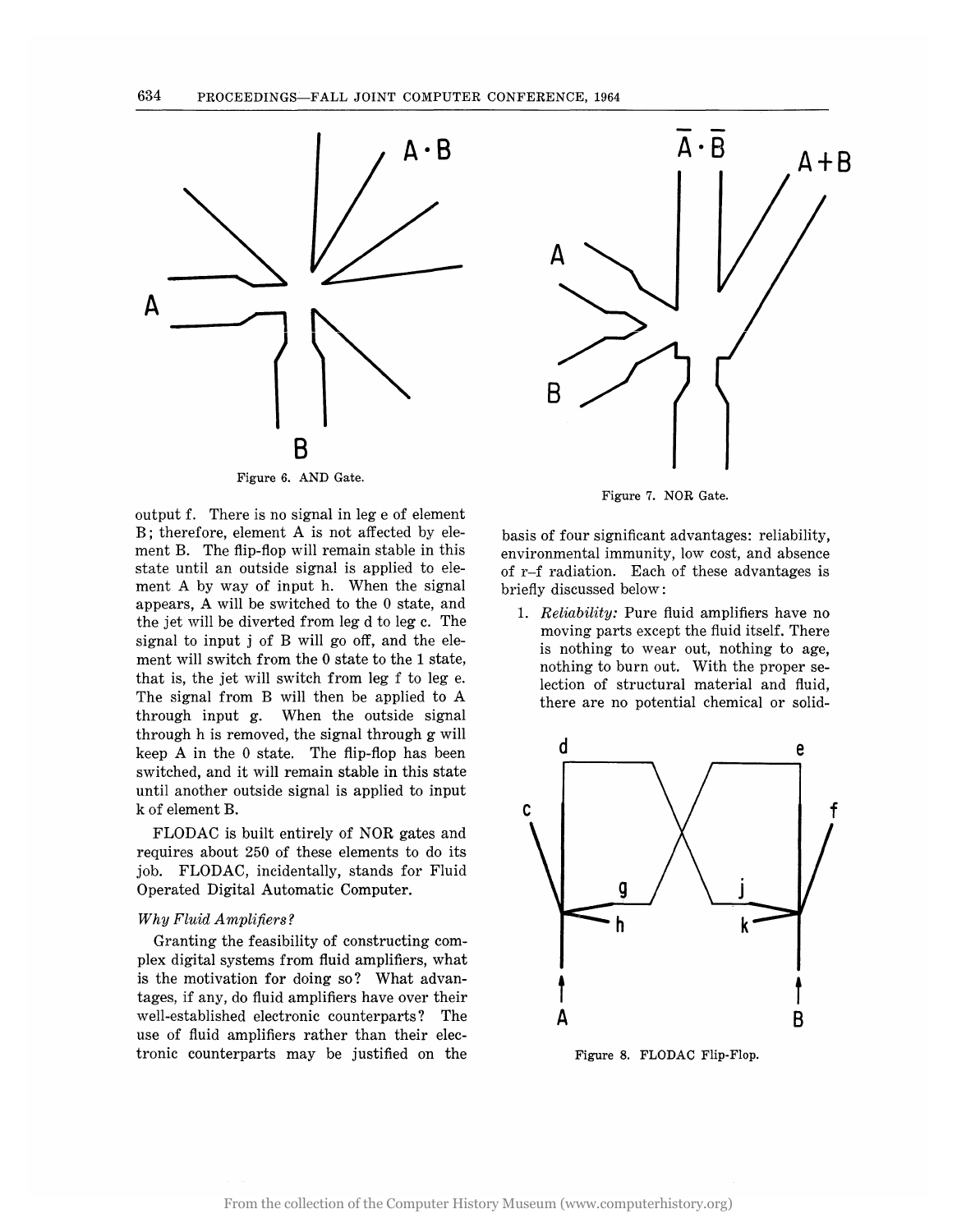state reactions. There need be no delicate structures. In short, the life of a fluid amplifier should be practically infinite, whether in use or quiescent. About the only conceivable cause of deterioration would be dirt in the fluid, and this can be controlled easily by filtration and the use of closed-cycle systems.

The fluid amplifier art is still too young for masses of statistical data on reliability to have been compiled. However, the nature and operation of these devices are such that extremely favorable comparisons with electronic and other types of devices can be expected.4

- *2. Environmental Immunity:* Fluid amplifiers can be made of almost any solid material, for example, plastics, metals, glass, or ceramics. If the right materials are selected, operation is possible under environmental conditions which preclude the use of electronic devices. For example, ceramic fluid amplifiers could operate at white heat. Metal fluid amplifiers should be operable in intense radiation fields. With the proper materials and assembly procedures, shocks, or accelerations, of thousands of G's should present no problem.
- *3. Low Cost:* Fluid amplifiers consist basically of rectangular channels in a suitable material. They can be fabricated by any one of a number of extremely low-cost methods, such as casting, injection molding, stamping, or etching. Entire circuits of fluid amplifiers, including the interconnecting passageways, can be formed by such methods in one low-cost operation. Planes could be stacked one on top of another with holes in the planes at the proper locations for the necessary interconnections. With techniques such as these, which are already being developed; it is estimated that the cost of fluid amplifier circuits may be as much as 100 times less than the cost of comparable electronic circuits.
- *4.* R~f *Radiation:* 'No electromagnetic energy is radiated by fluid circuits; consequently, a very common and often serious problem associated with electronic logic, namely,

r-f radiation, is eliminated. Often extensive and costly measures must be taken to shield electronic equipment to prevent interference with other equipment or communications or to prevent detection of radiated intelligence by hostile agencies. However, such measures are never 100 percent effective. Also, external radiation can seriously affect electronic equipment by causing errors or malfunctions. Both of these problems are completely eliminated by fluid devices, which neither emit nor are affected by radiation.

## *Operational Speed*

Fluid amplifiers have one significant disadvantage: their operational speed is relatively slow. Switching times are of the order of a millisecond, and signal propagation time is of the order of a millisecond per foot. Fluid amplifiers, at present, are only approaching kilocycle rates of operation as opposed to the megacycle and higher rates common in electronic systems. Speeds can be expected to improve, of course, but nanosecond switching times are not foreseeable today. Because of this speed limitation, there may be applications where fluid amplifiers are not suitable.

It should be noted that the inherent speed limitation can be offset appreciably by taking advantage of the low cost and high reliability of fluid amplifiers, which make it economical to compensate for much of the speed deficit by making extensive use of parallel and polymorphic operation.

In any event, there are numerous applications where the speed of fluid circuitry is adequate. Today's system designer must realize both the merits and shortcomings of these new elements; by appraising his problem requirements objectively, he can use fluid amplifiers with excellent results wherever their advantages enable them to do the job better and/or more economically.

## SPECIFICATIONS AND LOGICAL DESIGN

Every general-purpose digital computer must have means for accomplishing four basic functions: Memory, Arithmetic, Control, and Input/ Output. Consequently, it was necessary to provide these functions if we were to fully meet the goal of demonstrating a generalized fluid com-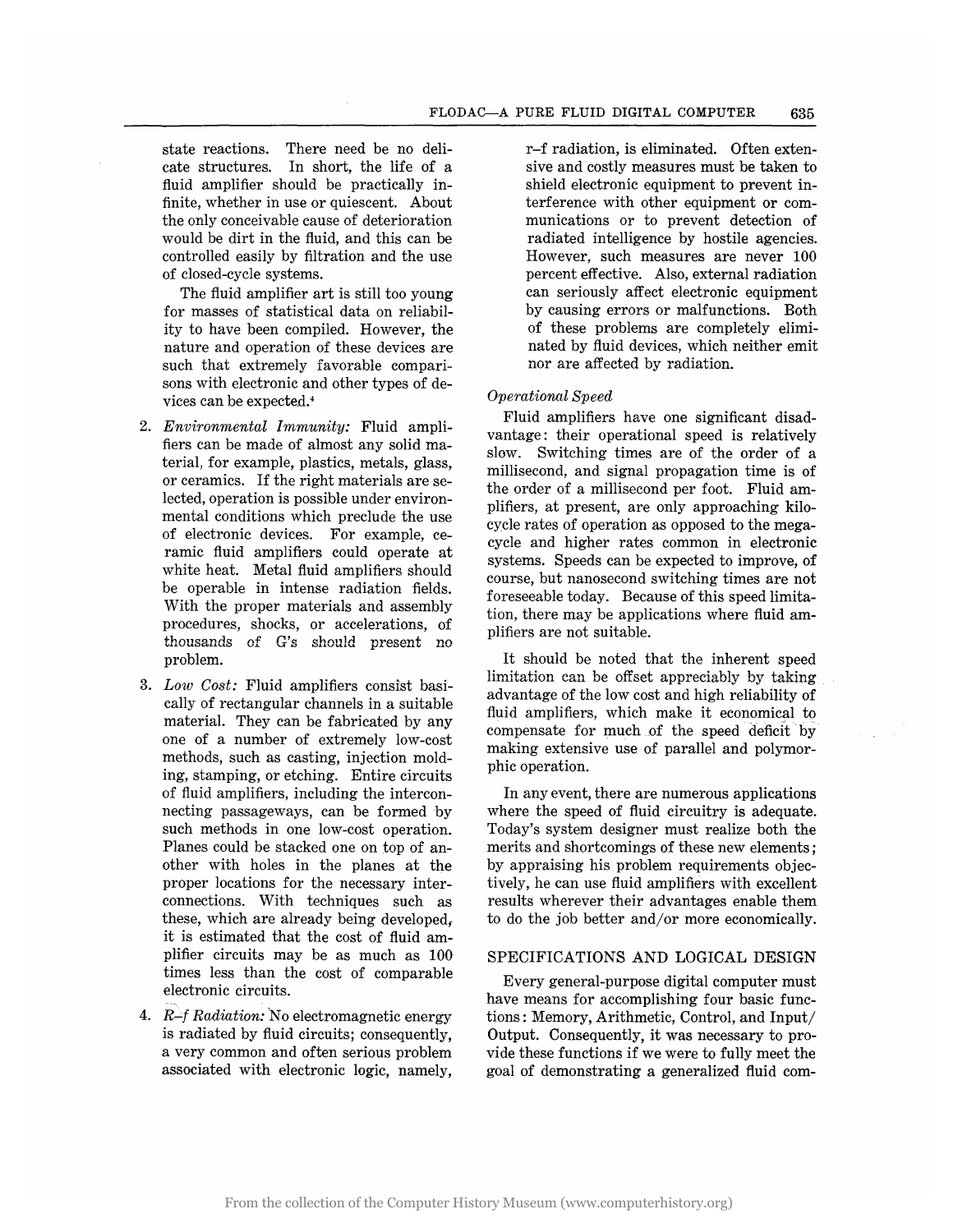puter, even though on a very small scale. All four functions are fully and formally developed inFLODAC.

The problems of memory size, word size, and instruction set are all interrelated. The objective was to build a very small air-powered general-purpose digital computer which could be programmed to do a few elementary problems. At least three instructions seemed necessary to prove generality: an Arithmetic instruction, a Data Transfer instruction, and a Conditional Jump instruction. Since two bits are needed to specify three instructions, a fourth instruction becomes possible without any increase in word size. It was decided to make this a Halt instruction. The four instructions used then are:

Instruction Code Explanation

| Transfer T m 10 $(A) \rightarrow m$ |                |    |                                                                                                                                     |
|-------------------------------------|----------------|----|-------------------------------------------------------------------------------------------------------------------------------------|
| Add                                 |                |    | A m 11 (m) $+$ (A) $\rightarrow$ A                                                                                                  |
| Jump                                | J <sub>n</sub> | 01 | Go to instruction in<br>memory location n if<br>$(A) \neq 0$ ; otherwise<br>continue with the next<br>instruction in the<br>memory. |
|                                     |                |    | $\sim$ $\sim$                                                                                                                       |

Halt H 00 Stop the computer.

After a few trials it was found that a reasonable program could be written using all four instructions with a memory of only *four words.*  This program, which is the basic test program for FLODAC, will be discussed later.

A four-word memory implies two bits for addressing, and this, with the two bit operation code, fixes the word length at four bits. The first two bits of a word are the operation code and the last two the address. Alternately, a word may consist of numerical data only.

To recapitulate, FLODAC has four instructions and four words of memory; each word is four bits long. To compensate as much as possible for the speed disadvantage of fluid elements, operation is bit parallel.

Figure 9 shows the overall block diagram of FLODAC. Each instruction is processed in four steps by the step counter which is driven from the master clock. The control counter contains the address of the next instruction to



Figure 9. FLODAC, Block Diagram.

be executed and, except during the fulfillment of the Conditional Jump instruction, is augmented by one at the end of each instruction cycle. During step 1 the control counter operates the memory select circuits, and by the end of step 1 the specified memory word, which contains the next instruction, is read into the static register. The two left-hand bits are decoded as to operation, and this information is sent to the function select circuits, where, in conjunction with step counter and clock signals, the necessary gating pulses for all instructions are generated. The two right-hand bits, specifying the operand address, are sent to the memory select circuits, permitting the required data word to be read out. All this takes place during step 1. The actual instruction execution is carried out during some or all of the last three steps.

The Add instruction is carried out in two stages. The first stage is completed during step 3 and consists of adding the word in the memory to the word in the arithmetic register without regard to carry. This portion of the Add instruction changes a bit in the arithmetic register from a 1 to 0 or vice versa, whenever there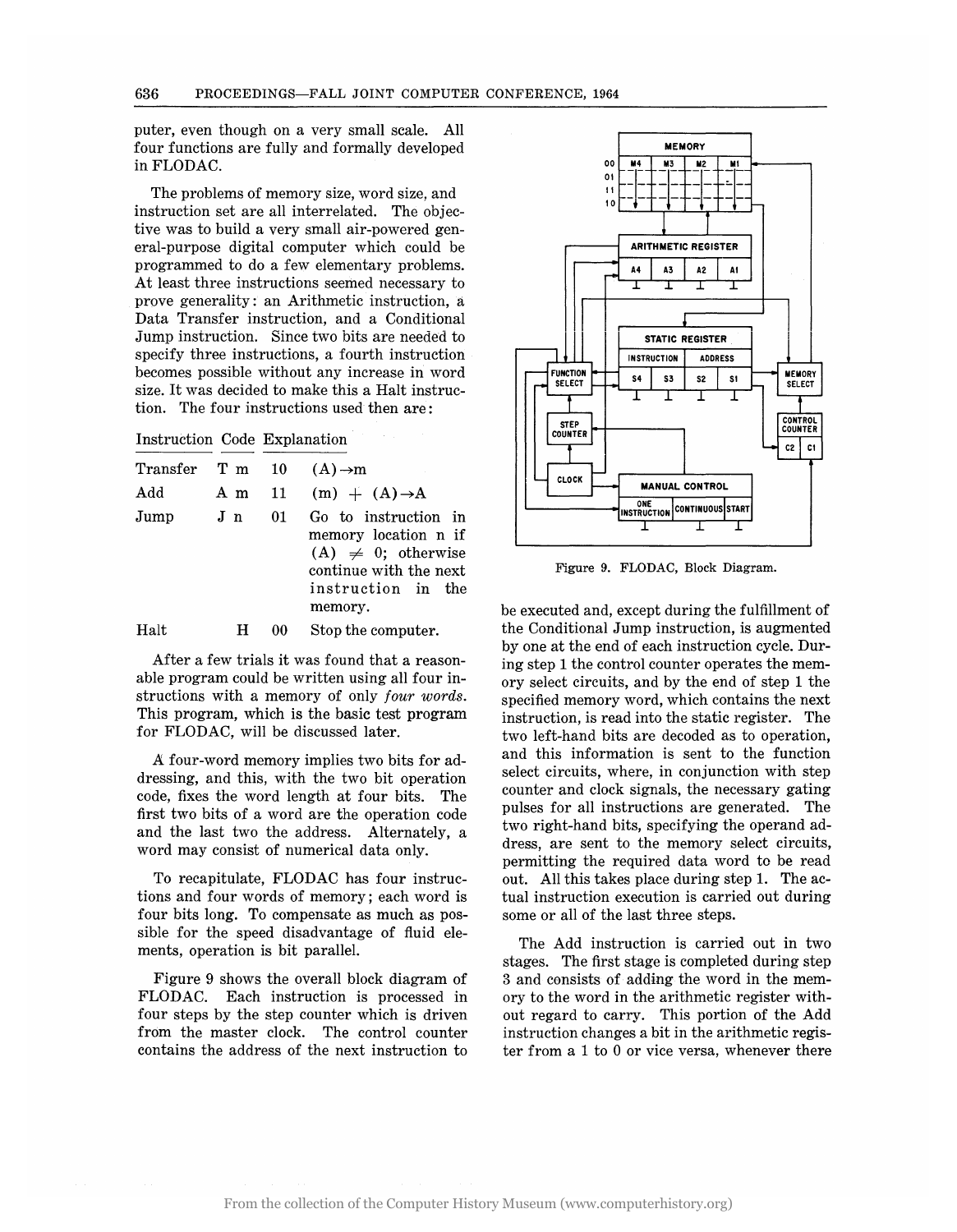is a 1 in the corresponding position of the word to be added. The second stage of the addition process starts at the beginning of step 4 and causes a carry pulse to be sent to the next more significant bit position wherever the sum bit is presently a zero and the addend bit was a one. Means are provided to rapidly transmit the carries to subsequent stages if the original carry pulse would in turn produce another carry at the next higher bit position. This carry generation and propagation proceeds asynchronously and could continue during steps 4 and 1, if necessary. It is actually completed by the end of step 4.

A brief description of the operation of the memory may be in order here. The memory is a two-dimensional matrix array using flip-flops as the storage means.

Figure 10 is a schematic of the FLODAC memory. Each block represents a NOR element with four inputs and four outputs. Lines into the left side and bottom of the blocks indicate inputs to the elements, and lines from the right side and top represent outputs from the elements. The memory contains four words, each consisting of four bits of information. The words are located in vertical columns, the right column being the first or 00 word address. The horizontal rows contain the same information bit for all four words, the. top row being the least significant bit.



Figure 10. FLODAC Memory, Schematic Diagram.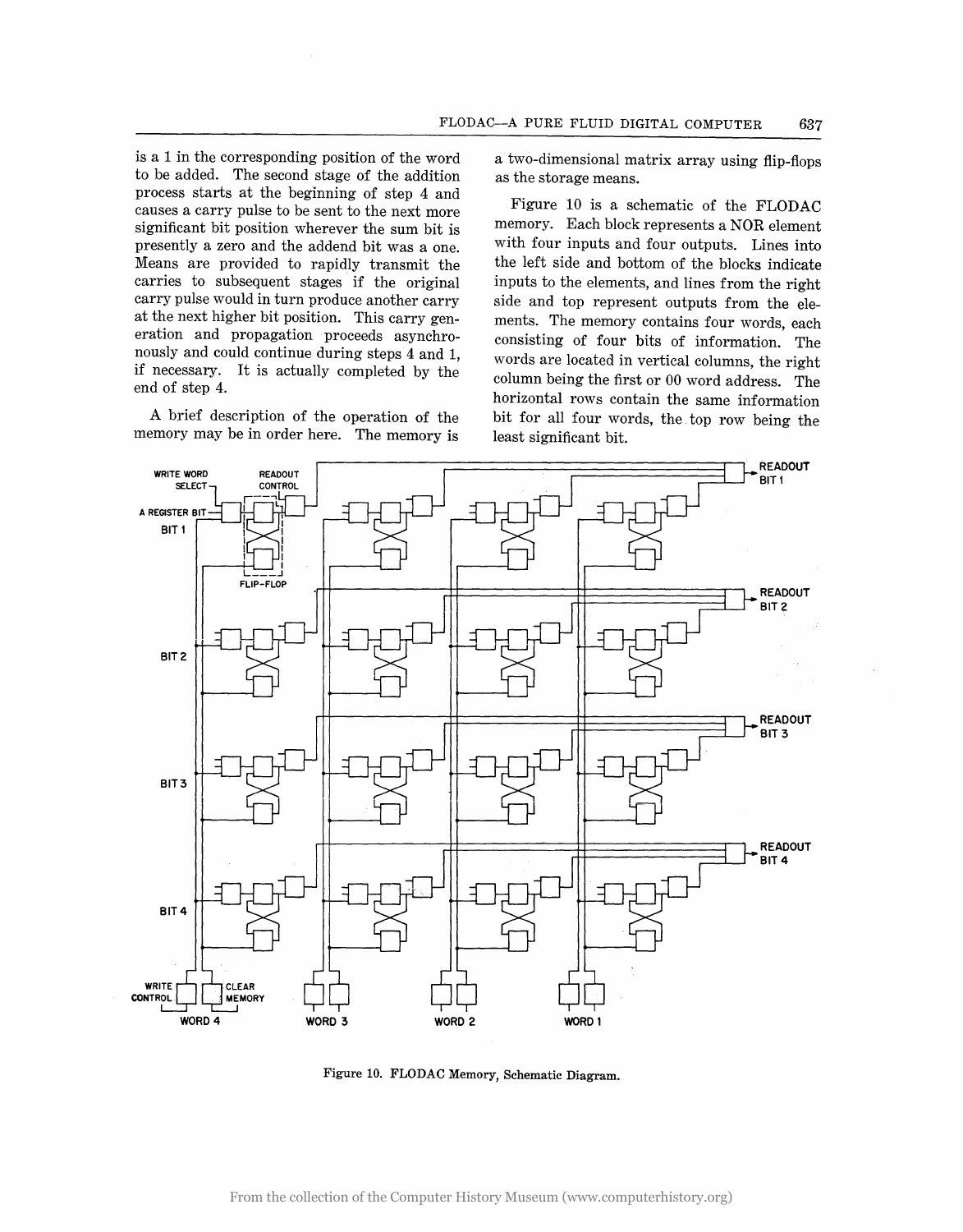Writing into memory is a three-step operation. First, the memory storage location is selected by the static register and the memory select circuits. Second, a clear memory signal from the function select erases any information already in that word location by resetting all flip-flops to zero. Third, the word in the accumulator is gated into the memory location by another function select signal. The write operation utilizes three counts of the step counter cycle.

A simple nondestructive readout is employed. Each of the 16 memory flip-flops feeds into an intermediate NOR element which in turn sends a signal to one of the four memory readout elements (far right in schematic). These intermediate elements are controlled by the memory select circuits. When a particular address is chosen for readout, the memory select turns off the intermediate elements of the other three words, thus prohibiting any output signals from these words. Parallel operation is used. Therefore, all bits of a word are written into and read out simultaneously.

Referring back to the overall block diagram, Figure 9, it is seen that a manual control unit is provided which makes possible two modes of operation: *continuous* and *one instruction.* To enter information into the memory of FLODAC the computer is placed in the *one instruction*  mode. A word is then set up manually in the A register, and a Transfer instruction specifying the desired memory location of the word is set up in the static register. When the START switch, also located in the manual control unit, is activated, the word in the A register will be transferred into the memory. This process is repeated for each word to be loaded. It should be mentioned perhaps that the act of setting a switch consists merely in putting one's finger lightly over a bleed hole on the control console (Figure 11). The resulting back pressure will then set a flip-flop or generate a fluid pulse, as the case may be. It is difficult to imagine a simpler form of keyboard. The contents of the A register and static register are displayed by using bipositional visual indicators. The indicators consist of a colored ball in a glass tube. The balls are lifted into view by a pressure signal when the flip-flops are in the 1 state.

## CONSTRUCTION, AND TEST

### *Production of Logical Elements*

The NOR elements used in FLODAC were made by injection-molding a thermoplastic material into a metal negative master.

The physical size of the fluid devices is a function of the width of the power input nozzles. The widths of the nozzles used on the FLODAC elements were either 0.016 inch or 0.020 inch. These widths were chosen because they allowed the use of standard laboratory fabrication techniques and equipment and afforded accessible tolerances. Increased dimensional accuracy was obtained by machining the master from a large template five times normal size and reducing by means of a pantomill.

Reducing the size of the elements with the above fabrication method is limited by the size of the cutting tool used in making the master. A nozzle width of 0.005 inch might be attainable, but present photoetching processes are able to produce still smaller and more accurate models.

#### *Testing the Individual Elements*

Because of dimensional variations occurring during fabrication, the characteristics of the elements sometimes differed. It was necessary, therefore, to set up a testing procedure to check out all elements before using them in the FLODAC circuits. Two testing criteria were chosen. The first was that the pressure recovery be at least a set minimum value. Pressure recovery is the ratio, expressed in percentage,



Figure 11. Control Console.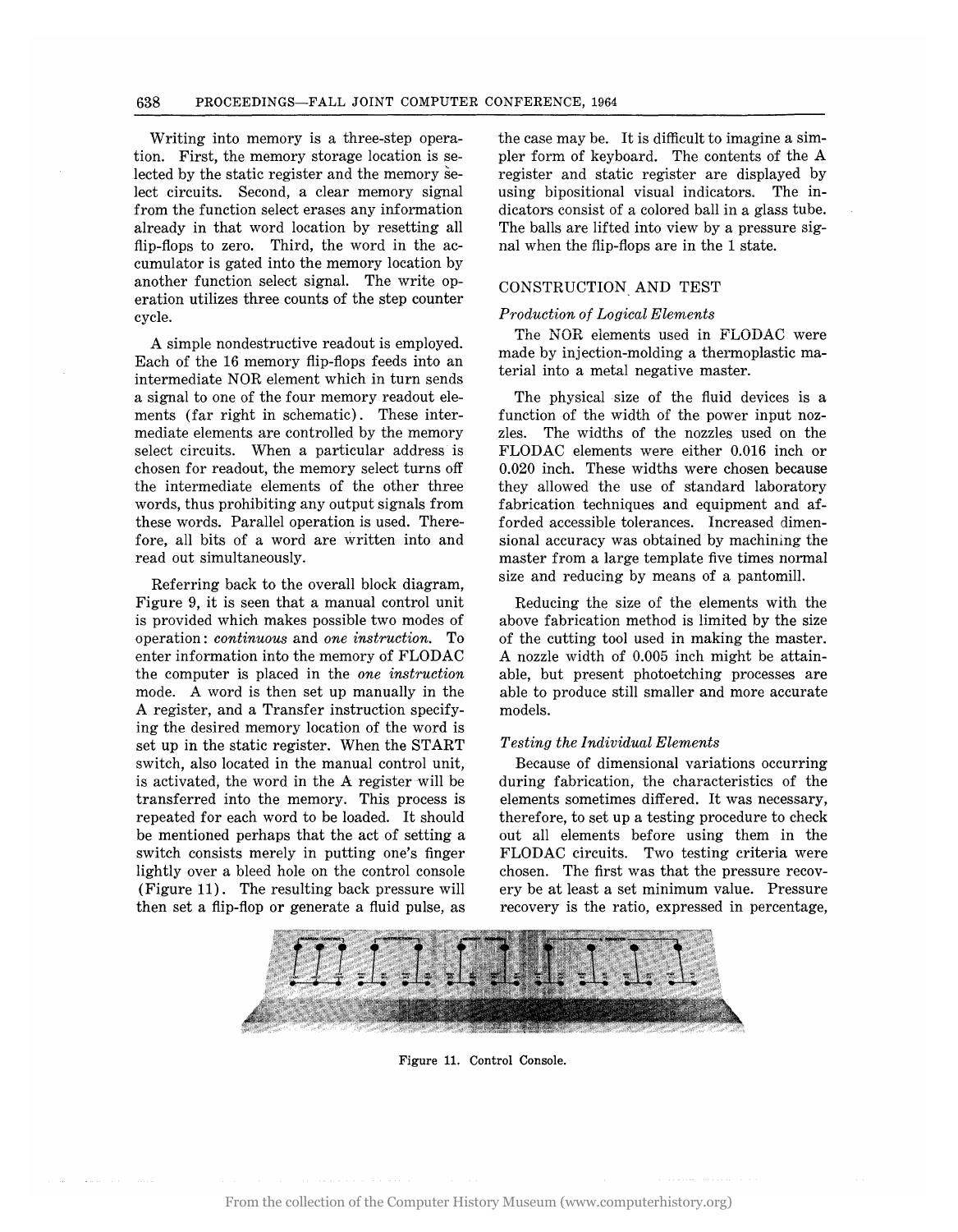of the output pressure to the input supply pressure. At the present state-of-the-art, the NOR elements have a rather low pressure recovery factor. The FLODAC elements averaged about 30 percent, although other experimental models have reached almost 50 percent. Acceptability for FLODAC required a pressure recovery of at least 28 percent.

The second test for the elements was gain. This is the ratio of the element output to the input signal required to switch the element. A figure of 1.6 was chosen as the criterion here. The supply pressure for the elements in FLODAC was 20 inches of water (0.8 of a pound per square inch). This means that the output pressure would have to be at least five inches of water and that the elements would have to switch with less than three inches of water input signal pressure. Elements not meeting these specifications were rejected. All tests were made with the device loaded with the equivalent load of four other elements.

## *Method of Assembly and Testing of Circuits*

To simplify construction and testing of FLODAC, the computer was divided into two parts. Each half consists of a power supply manifold and three rows of NOR elements. There is a total of 280 elements in FLODAC. The existing circuitry requires only 250 NOR elements, but the extra elements were added in case replacements had to be made or for possible changes or extensions to the logic. The NOR element power inputs are plugged directly into the manifold. Interconnection of the elements is done by simply connecting one of the four outputs of an element to one of the four inputs of the next logical element in the circuit. These connections were made with plastic tubing.

One side of the computer contains the clock, step counter, instruction portion of the static register, function table, and A register circuits; the other side contains the control counter, address portion of static register, memory select, and memory circuits.

The two halves were wired and tested independently. Simulated pressure signals were used where necessary when testing the circuits on each side. When both were working separately, the entire computer was assembled, all the cross connections between the two sections

were made, and appropriate outputs were connected to the control panel indicators. To facilitate maintenance, FLODAC was constructed so that one side hinges out, exposing all of the internal circuitry (Figure 12).

The entire system was then tested, and after straightening out a few minor problems in the circuitry, FLODAC was working reliably as an independent, coordinated system. Figure 13 is an overall view of the finished FLODAC assembly.

## *Testing the Complete Computer*

After all the elements had been interconnected, the system was ready for a complete checkout. This was done by carrying out simple programs which required use of the four computer instructions: Add, Transfer, Jump, and Halt. Instructions were stored in the fourword, four-bit memory unit.

The FLODAC clock was capable of being pulsed manually so that a program could be carried out one step at a time and checked for correctness at every intermediate step. Pressure taps connected to indicator manometers were placed at critical points throughout the computer circuitry. This showed the state of the elements and greatly simplified troubleshooting.

When a program was working satisfactorily with manual clock control, the program was tried with automatic computer controls. In~



Figure 12. FLODAC Circuitry, Internal View.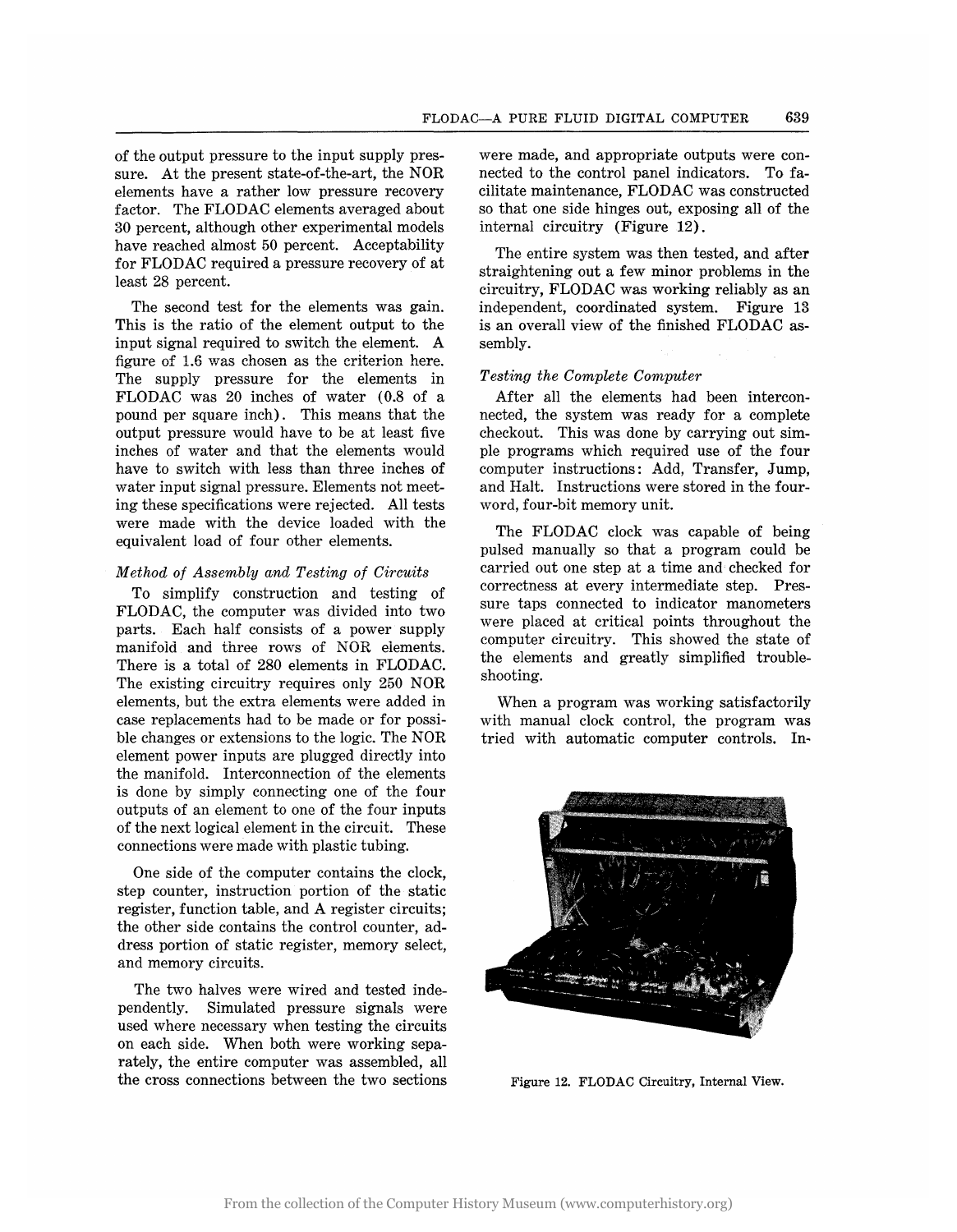

Figure 13. FLODAC.

formation was stored in the memory, the process was started by manually pressing the program START button, and the program was carried out automatically.

The most comprehensive test program makes use of all four instructions and is shown below as a matter of interest.

#### Memory

Location Instruction Address Explanation

| 1 | A  |    | 4 (4) + $(A) \rightarrow A$                                               |
|---|----|----|---------------------------------------------------------------------------|
| 2 | ጥ  |    | 4 $(A) \rightarrow 4$                                                     |
| 3 | J. |    | Go to location 1<br>if (A) $\neq$ 0000;<br>otherwise go to<br>location 4. |
|   | XX | XX | Arbitrary num-<br>ber; or Halt in-<br>struction if 0000.                  |

This program takes an arbitrary number (stored in memory location 4), adds it to the accumulator, transfers the sum back to memory location 4, tests to see if the number in the accumulator is now zero, and repeats this process automatically until the sum in the accumulator is zero. When this condition is reached, as it must be after at most five cycles, the Conditional Jump back to 1, stored in memory location 3, is not carried out, and the program moves on to memory location 4. The content of memory location 4 is now 0000, which is interpreted as a Halt instruction, and the computer stops. The above program, of course, doubles the number in the accumulator on each cycle after the first.

Alternately, memory locations 2 and 3 can be interchanged, and in this case the accumulator will be augmented each cycle by the number initially stored in location 4 until it again reaches zero. In this form 16 cycles are possible.

## SUMMARY AND CONCLUSIONS

The individuai reiiabiiity test given to each component NOR element greatly reduced the probability of encountering any serious problems during the final checkout of the system. A few minor logic and performance problems did show up, but these were easily traced and corrected. FLODAC was operating reliably only a few weeks after construction was begun.

The nominal clock rate of FLODAC is ten cycles per second. This was chosen to avoid wave propagation and reflection problems which are potential dangers at not very much higher frequencies because of the long lead lengths involved and the lack of attention given to exact impedance matching. It should be pointed out that the speed of fluid signal propagation in air is almost one million times slower than the speed of signal propagation in electric wires. Thus, from the point of view of signal wave length, a frequency of ten cycles per second using air as the working medium is analogous to a frequency of ten megacycles in electronics. Simpler circuits built with elements identical with those in FLODAC, but compactly packaged, have operated with clock frequencies as high as 250 cycles per second.

FLODAC has amply demonstrated that a pure fluid general-purpose digital computer is indeed feasible. The question remains: Is such a computer desirable? There are many areas in which fluid logic cannot hope to compete with electronic logic simply because of the speed limitations inherent in fluid systems even if the utmost advantage is taken of parallel and poly~ morphic operation.

Conversely, however, there are areas involving extreme environments, such as very high radiation levels or very high temperatures, where present-day electronics cannot hope to compete with fluids, and here fluid logic may